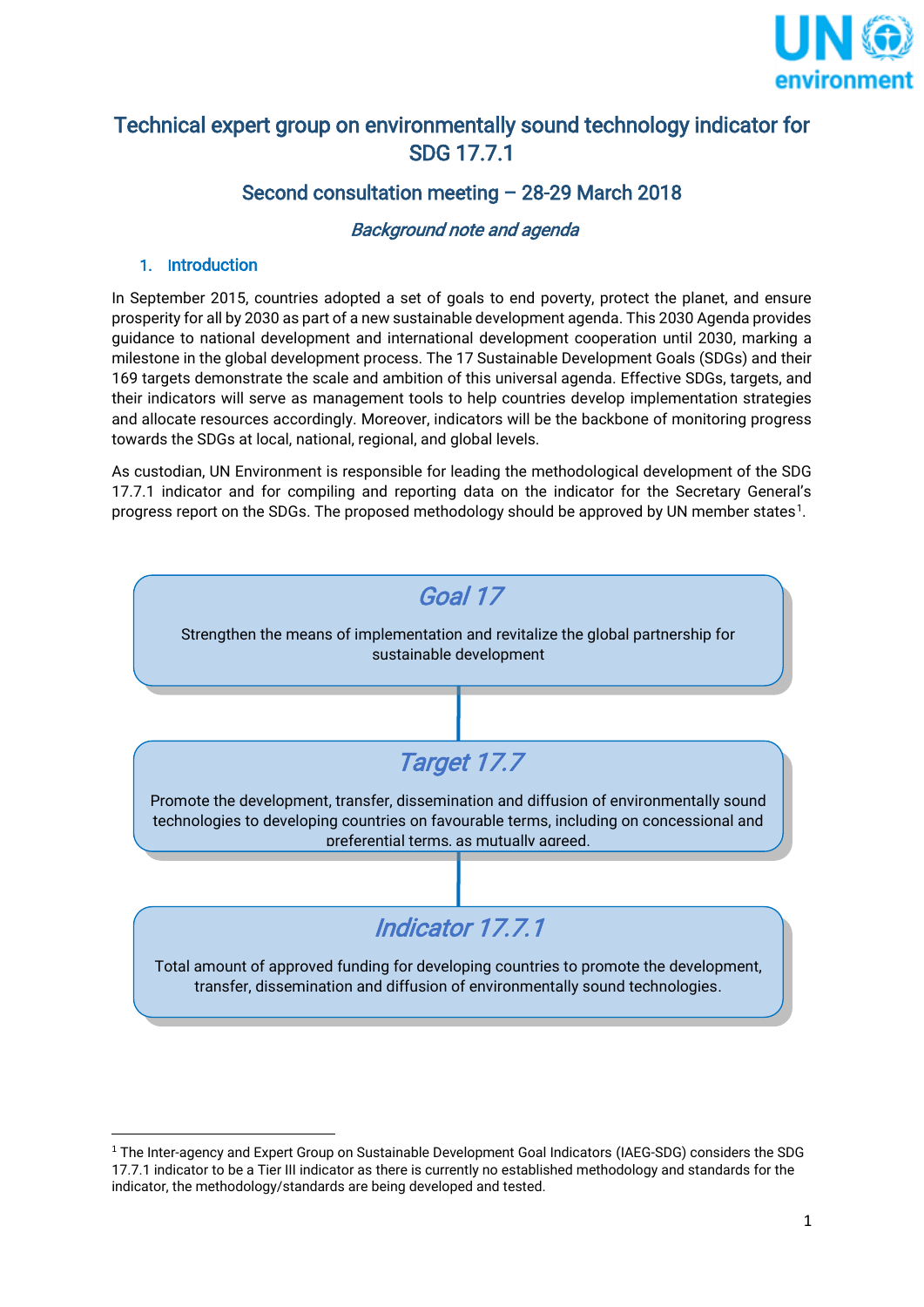

### Expected outcome of March Meeting

17.7.1 is a Tier III indicator within the SDGs classification, which means that no methodology exists for it, and our first task as Custodian Agency for this indicator is to develop a proposal for the methodology. Hence our main objective of this meeting is to gain convergence regarding the key definitional and methodological issues related to this indicator.

## Technical Expert Group

UN Environment has established a technical expert group to support the development of a methodology to measure the SDG 17.7.1 indicator. The expert group includes a mix of experts from NGOs, international organisations, UN agencies, research organisations and academia:

Tsinghua university, University of California, SOAS University of London, IIT Delhi, Radbound University, UNIDO, OECD, CTCN, REN21, Fundación Bariloche, UC Energy Research Center, Verde Azul Consult Lda, Afrique - Energie – Environnement, Helio International, VerifiGlobal, Statistics Canada, National Cleaner Production Centre South Africa, EBRD, GCF, Eurostat, UNFCCC, IGES, WTO and UN Environment.

#### First meeting (Teleconference)

The first meeting of the expert group was held on 17 January 2018 by teleconference. The meeting provided an opportunity for an initial information session and brainstorming on some of the key issues to be agreed in developing a methodology to measure funding of environmentally sound technologies, how this relates to the development of an internationally agreed methodology and how to move forward. The meeting documents can be accessed at the link [here.](https://www.dropbox.com/home/SDG%20Indicator%2017.7.1%20Materials)

#### Milestones and timeline for development of methodology

- $\checkmark$  17 January 2018: First expert group consultation meeting (virtual meeting)
- o 28-29 March 2018: Second expert group consultation meeting (Paris, France). Key issues to include in the work plan is expected to be identified along with the roles and responsibilities of experts
- o April –May 2018: First draft of Methodology
- o May-June 2018: Conducting pilot studies in 2-3 developing countries
- $\circ$  June-July 2018: Review of draft methodology by select group of country experts
- $\circ$  July-August 2018: Revised draft methodology circulated for review to Inter-Agency and Expert Group on the SDG Indicators (IAEG-SDG) and wider group of countries

#### 2. Proposed agenda for second expert group consultation (28-29 March 2018)

Venue: Bâtiment VII, UN Environment, 1 Rue Miollis, 75015 Paris

#### <u>Day 1: Wednesday 28<sup>th</sup> March</u>

| Time:       | Agenda Item:                                                                             | <b>Facilitator/presenters:</b> |
|-------------|------------------------------------------------------------------------------------------|--------------------------------|
| 8:30-9:00   | <b>Arrival and registration</b>                                                          |                                |
| 9:00-9:30   | Opening, overview of workshop objectives and tour de table                               | Mark Radka                     |
| 9:30-10:00  | UN Environment's role as custodian agency and an overview of SDG                         | Lowri Angharad Rees            |
|             | Indicator 17.7.1                                                                         |                                |
|             | Break-down of Indicator 17.7.1 and main issues (including<br>$\overline{\phantom{a}}$    |                                |
|             | overview of questionnaire responses)                                                     |                                |
| 10:00-11:00 | Plenary discussion on the purpose of Indicator 17.7.1:                                   | Mark Radka                     |
|             | Should the indicator promote and measure investments towards<br>$\overline{\phantom{a}}$ |                                |
|             | environmentally-sound technologies in all countries? Or should it                        |                                |
|             | focus on financial support for developing countries?                                     |                                |
| 11:00-11:30 | Coffee break                                                                             |                                |
|             | 11:30-13:00 Defining Environmentally Sound Technologies:                                 |                                |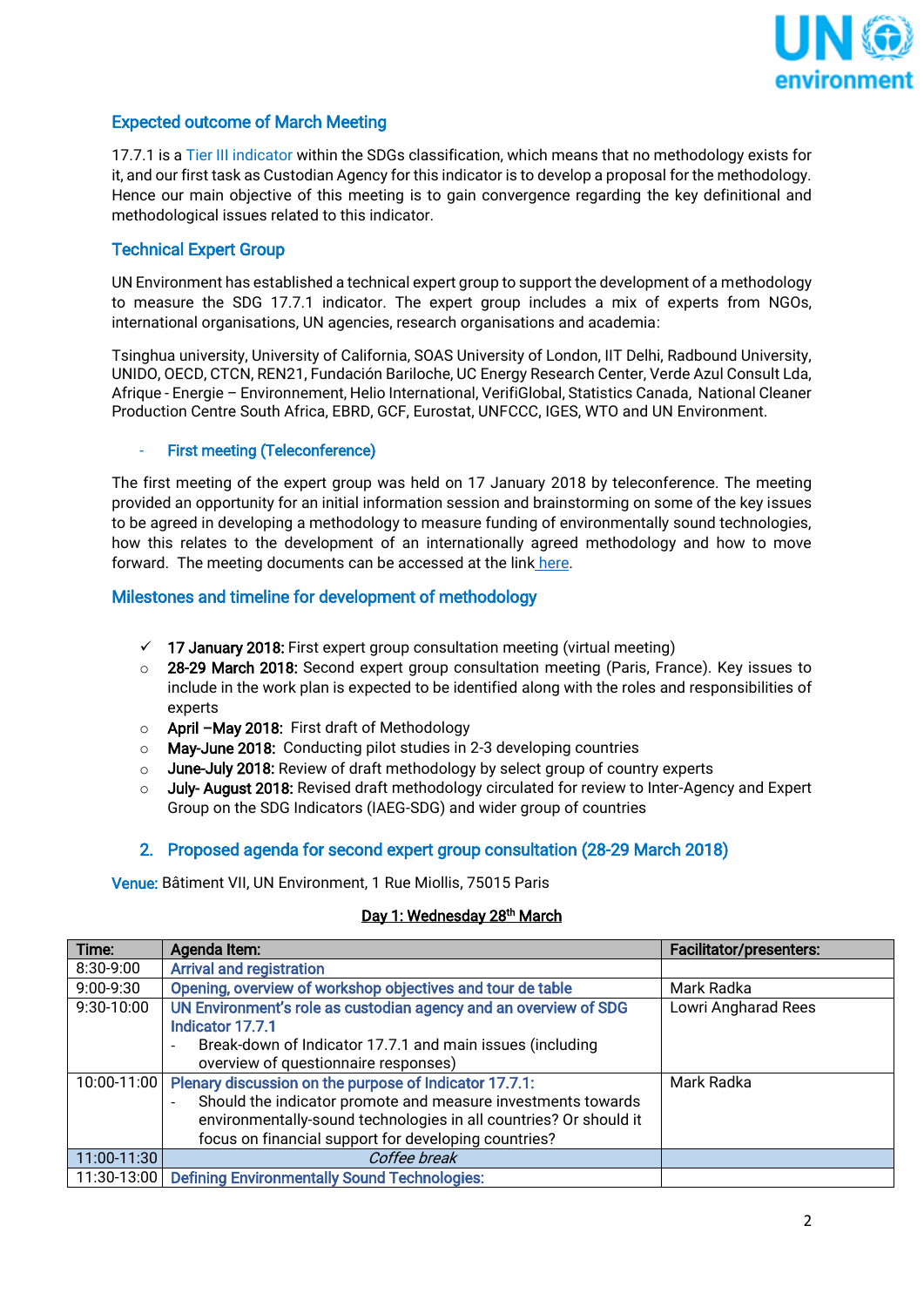

|             | Introduction                                                                                                                                                                                                                                                                                                                                                                                                                                                       | Lowri Angharad Rees     |
|-------------|--------------------------------------------------------------------------------------------------------------------------------------------------------------------------------------------------------------------------------------------------------------------------------------------------------------------------------------------------------------------------------------------------------------------------------------------------------------------|-------------------------|
|             | UN Environment's work on EST assessments standards and tools<br>$\overline{\phantom{a}}$                                                                                                                                                                                                                                                                                                                                                                           | <b>Steve Halls</b>      |
|             | Life cycle assessment of GHG Mitigation Technologies (IRP)<br>$\overline{\phantom{a}}$                                                                                                                                                                                                                                                                                                                                                                             | Sangwon Suh             |
|             | Ecosystem thinking for defining EST<br>$\overline{\phantom{a}}$                                                                                                                                                                                                                                                                                                                                                                                                    | Felicia Jackson         |
|             | Tracking progress towards 'soft technologies'<br>$\overline{\phantom{a}}$                                                                                                                                                                                                                                                                                                                                                                                          | Enzo Sauma              |
|             | Q&A and plenary discussion<br>$\overline{\phantom{a}}$                                                                                                                                                                                                                                                                                                                                                                                                             |                         |
| 13:00-14:00 | Lunch break                                                                                                                                                                                                                                                                                                                                                                                                                                                        |                         |
| 14:00-16:00 | <b>Group exercise: Defining Environmentally-sound technologies</b>                                                                                                                                                                                                                                                                                                                                                                                                 |                         |
|             | Key issues to discuss:<br>How can we define 'technology' for the purposes of Indicator<br>17.7.1?<br>Criteria for 'environmentally-sound'? (Impact-based, performance<br>$\overline{\phantom{a}}$<br>gains, or purpose-based?)<br>Nationally defined standards to monitor ESTs (cases)<br>$\blacksquare$<br>Establishing a 'dynamic baseline' for continuous improvement<br>$\overline{\phantom{a}}$<br>Balance between conceptual ideal and practical feasibility |                         |
| 16:00-16:30 | Coffee break                                                                                                                                                                                                                                                                                                                                                                                                                                                       |                         |
| 16:30-17:30 | Feedback from groups and discussion in plenary<br>Aim to reach consensus on approach for defining<br>environmentally-sound technologies<br>Define areas for further research, way forward and roles                                                                                                                                                                                                                                                                | Facilitator: John Neate |

# 7:30: Group Dinner: opportunity for continuation of discussions and networking (optional)

#### Day 2: Thursday 29th March

| Time:       | Agenda Item:                                                                                                                                                                                                                | <b>Facilitator/presenters:</b>                    |
|-------------|-----------------------------------------------------------------------------------------------------------------------------------------------------------------------------------------------------------------------------|---------------------------------------------------|
| 9:00-10:30  | <b>Measuring finance towards Environmentally-Sound Technologies</b><br>Introduction                                                                                                                                         | Rashmi Jawahar / Lily Riahi                       |
|             | An overview of International Data Sources:<br>Data sets on investments, projects and transactions (Bloomberg<br>New Energy Finance)<br>The OECD's International Development Statistics Database<br>$\overline{\phantom{0}}$ | Felicia Jackson<br>Yasmin Ahmad/Elena<br>Bernaldo |
|             | World Energy Investment Report                                                                                                                                                                                              | Simon Bennett                                     |
|             | Tracking the adoption of clean technology at regional/national levels:<br>Eurostat's Environmental Goods and Services and Environmental<br><b>Protection Expenditure Accounts</b>                                           | Monika Wozowczyk                                  |
|             | Statistics Canada's Clean Tech Satellite Account<br>$\overline{\phantom{a}}$                                                                                                                                                | Cindy Lecavalier                                  |
|             | The challenges and feasibility of measuring finance towards EST at<br>$\overline{\phantom{0}}$<br>the national levels                                                                                                       | Ambuj Sagar & Daniel Bouille                      |
|             | Q&A and Plenary Discussion                                                                                                                                                                                                  |                                                   |
| 10:30-11:00 | Coffee break                                                                                                                                                                                                                |                                                   |
| 11:00-13:00 | <b>Group Exercise: Measuring finance towards EST</b><br>How can financial flows be measured against our ideal definition of<br>EST?                                                                                         |                                                   |